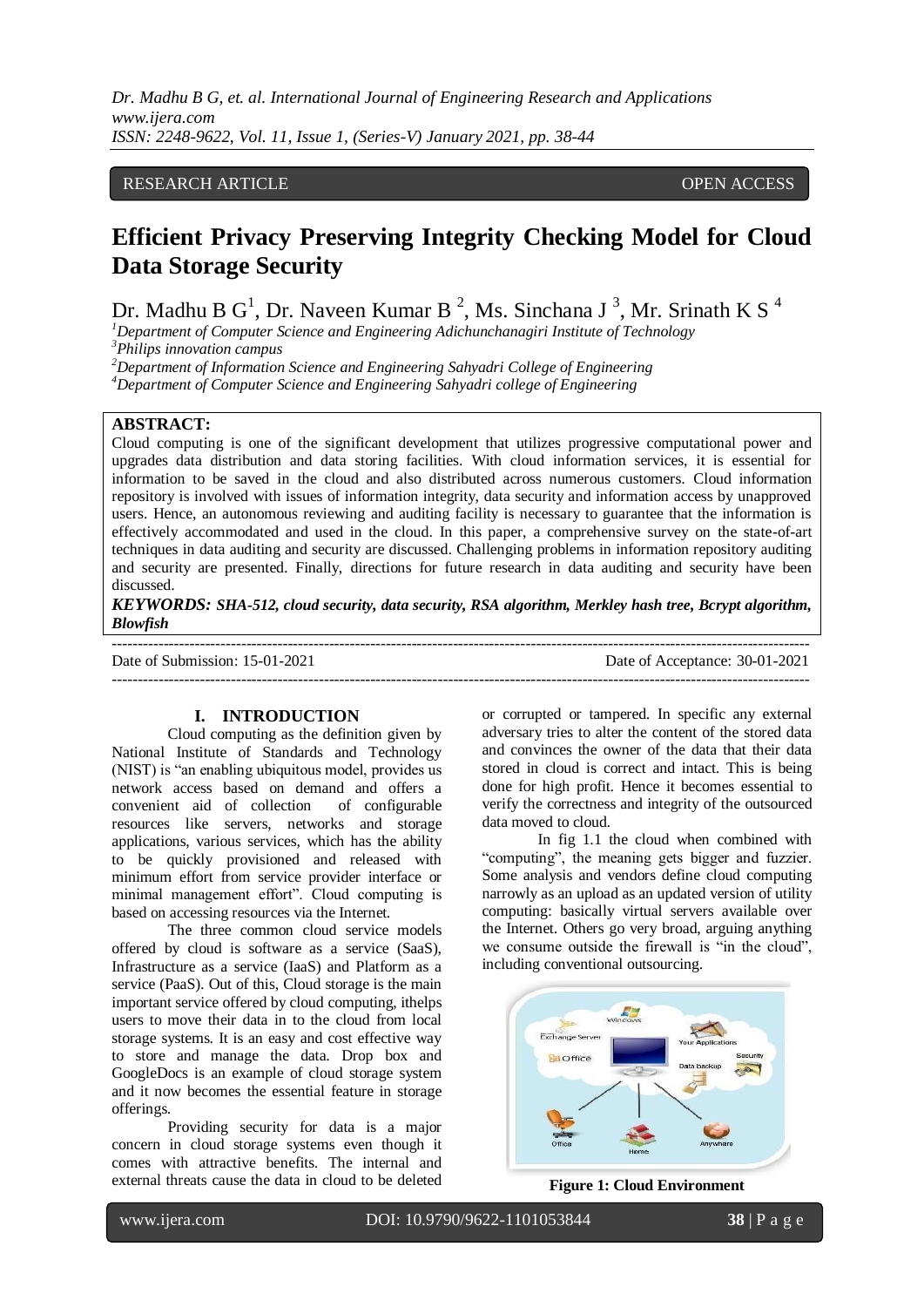Our focus here would be to create a Secure Cloud Ecosystem that leverages from the benefits of both symmetric and asymmetric encryption. We make use of RSA (Asymmetric) and AES (Symmetric) algorithms for carrying out data encryption. We aim at creating a comprehensive Cloud Environment that has security measures at all levels from creating and storing username and password, multifactor authentication, transmission of user data and data encryption.

# **II. LITERATURE SURVEY**

Several schemes and auditing protocols have been introduced for protecting the integrity of outsourced data [8- 17]. Two schemes PDP [8] and POR [9] were introduced initially to cross check the integrity of outsourced data. They followed public auditing method on RSA based homomorphic linear authenticators. Ateniese et.al [10] provided scalable PDP to work with dynamic datas such as insertion, updation and deletion based on Hash functions and encryption technologies. It does not allow block insertion and has a fixed bound on no of challenges generated.

Erway [11] and Jules [9] provided dynamic auditing protocols to guarantee possession of data and data is retrievable. They do not consider the case of updation operation. Shacham and waters [12] proposed a solution for the above based on pseudorandom functions, BLS signature and their protocol supports public auditing. T.subha and S.Jayashri [13] described a method to perform dynamic data operations and their scheme supports public auditing by introducing TTPA (trusted third party auditor) in hybrid cloud. Wang et al described methods to achieve storage correctness, public auditability, privacy-preserving, batchauditing, error localization, error recovery and dynamic data operations.

In all the above schemes the cloud user delegates the integrity checking process to a third party auditor (TPA). An auditor is capable and trusted entity is allowed to audit the integrity of the outsourced data in cloud server. Existing schemes mostly focused on verifying the integrity of the data stored in remote servers.

Wang et.al [14-16] focuses on privacy preserving, which is an important property during the verification process. An adversary alters the cloud data arbitrarily and is able to provide a strong and valid proof in order to pass the verification process.

Adversary fools the auditor by generating valid proof and ensures the data owner to believe the data is well maintained and stored by the cloud server and integrity is preserved. Actually the data has been corrupted by the adversary [17].

Adversary needs to remember only how the data is altered, do not need to register the tags or content of the data. In this paper, we try to suggest a solution to resolve this problem by maintaining the features of original scheme proposed in Oruta [15].

#### **III. METHODLOGY**

This section consists of methodology of the propose system. Figure 2 depicts the entire architecture of the proposed method. The system architecture comprises of various physical entities that constitute the entire ecosystem. Here we would be talking about all different actors that constitute the Cloud, their roles, basic functionalities and the security services which our system provides. The following figure exemplifies our system architecture.



**Figure 2: The system architecture**

The list of security services which our Secure Cloud Ecosystem ensure are:

**Trusted Authentication:** Only a legitimate user will be allowed to access services and data being hosted onCloud.

 **Authorization**: The system ensures proper authorization by only allowing system admin to have access to decryption keys. It is only the Cloud admin who is aware of the salted value added to every user password and Decryption Key before being saved in the database.

 **Data Encryption**: The system makes use of Hybrid Encryption by allowing RSA algorithm to encrypt user data. The proposed system leverages the benefits of both symmetric and asymmetric data encryption. We make use of RSA2048 for our encryption process.

 **Hashing**: SHA512 and b-crypt functions are used for securing user password.

 **Key Management**: The Private Key is encrypted and salted and safely stored into the database. The decryption keys are also saved soon after the encryption gets over. The SHA512 key is protected using keyed-hash message authentication code (HMAC).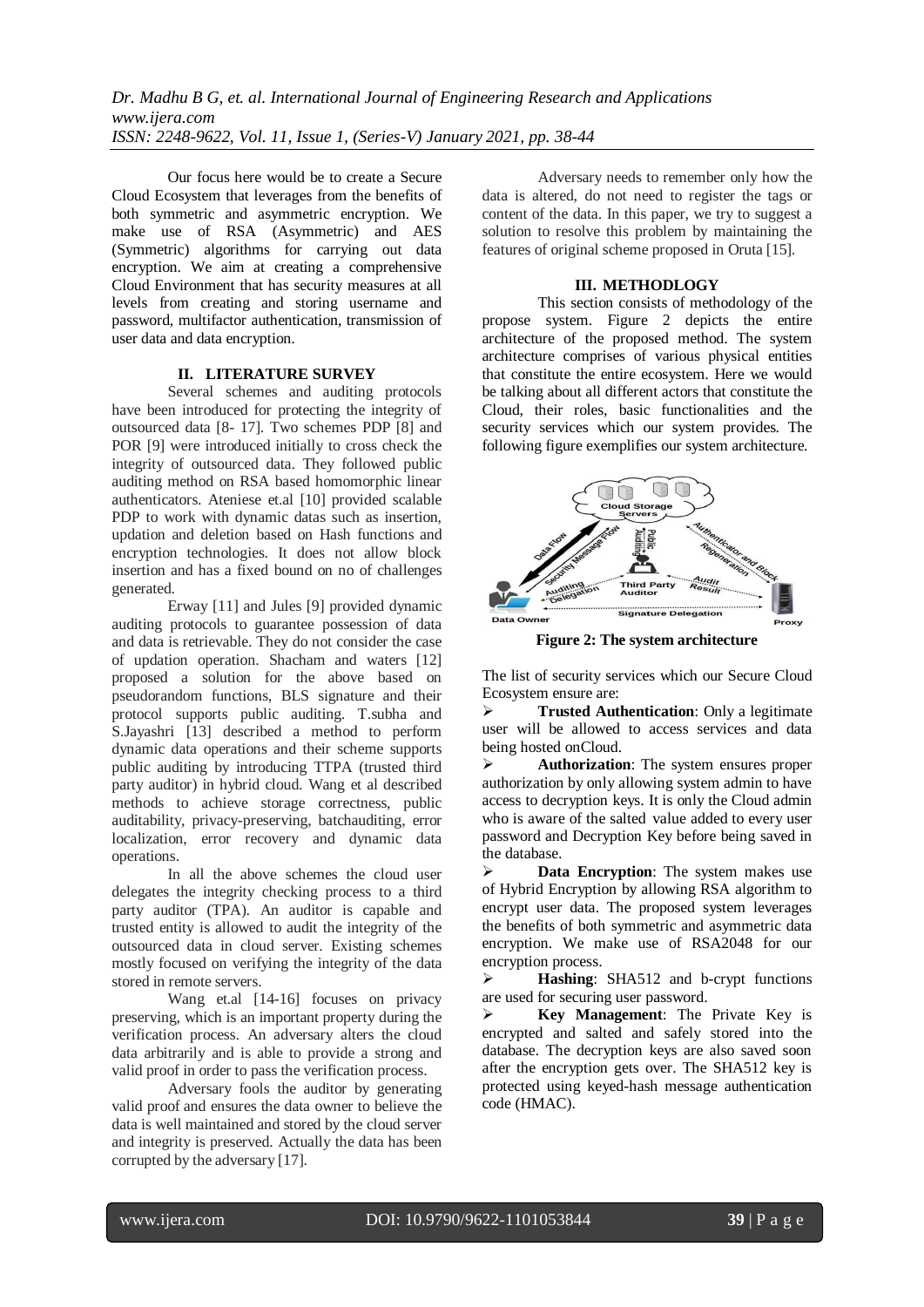# **IV. ALGORITHMS USED FOR PRESERVING DATA INTEGRITY**

In order to provide security for the data stored first step is to generate keys for each file uploaded, when a file is uploaded user is provided with a pair of private key and public key and in the second step we can check for the integrity of the cloud by sending an auditing request to a third part auditor different algorithms used here are:

- $\triangleright$  RSA algorithm
- $\triangleright$  Merkley hash tree
- $\triangleright$  Bcrypt algorithm
- $\triangleright$  Blowfish algorithm

#### **a. RSA algorithm**

RSA algorithm is mainly used for key generation the different steps in this algorithm is given below:

1. Choose two distinct prime numbers p and q. For security purposes, the integers p and q should be chosen at random, and should be similar in magnitude but differ in length by a few digits to make factoring harder. Prime integers can be efficiently found using a primality test.

2. Compute  $n = pq$ .

 n is used as the modulus for both the public and private keys. Its length, usually expressed in bits, is the key length.

3. Compute  $\square(n) = \gcd(\varphi(p), \varphi(q)) = \gcd(p -$ 1,  $q - 1$ ), where  $\Box$  is Carmichael's totient function. This value is kept private.

Choose an integer e such that  $1 \le e \le \square(n)$ 4. and gcd (e,  $\Box(n)$ ) = 1; i.e., e and  $\Box(n)$  are co prime. 5. Determine d as  $d \equiv e^{-1} \pmod{\square(n)}$ ; i.e., d is the modular

multiplicative inverse of e modulo  $\square(n)$ .

 This means: solve for d the equation  $d*e$  ≡ 1 (mod  $□(n)$ ).

 e having a short bit-length and small Hamming weight results in more efficient encryption – most commonly  $e = 2^{16} + 1 = 65,537$ . However, much smaller values of e (such as 3) have been shown to be less secure in some settings.

- e is released as the public key exponent.
- d is kept as the private key exponent.

# **b. Merkley hash tree**

For the traversal techniques, we need an algorithm, that computes efficiently the nodes of the tree. Assume a binary tree with 2n leafs. The height H of a node, is defined by the distance of the node to a leaf. So the root has the height  $H = n$ , while the leafs have the height  $H = 0$ . We define the node a, i,j as the jth node from the left (starting with  $j = 0$ ) of

the height i. So a0,0 is the leftmost leaf of the tree, and an,0 the root. To compute a node of the height H  $= h$ , 2h  $-1$  nodes must be computed. The tree hash algorithm needs 2h−1 operations, to calculate a node of the height h, while saving as few nodes at once as possible. The main idea of the treehash algorithm is to calculate the needed subtree from left to right and only saving the nodes, that are still needed.

This is done, by using a stack. At first the stack only consists of the leftmost leaf. Then the next leaf is added. The algorithm now checks whether the last two nodes on the stack are of the same height or not. If they are of the same height, the two nodes are removed from the stack, and their parent is built and pushed on the stack. If the last two nodes on the stack are of diff erent height, then a new leaf is pushed on the stack. This step is repeated, until the node of the wanted height has been generated.

**Algorithm:** TREEHASH (start, maxheight)

1. Set leaf = start and create empty stack.

2. Consolidate: If top 2 nodes on the stack are equal height:

- Pop node value P(nright) from stack..
- Pop node value P(nleft) from stack..
- Compute  $P$ (nparent) = f( $P$ (nleft|| $P$ (nright)).

If height of  $P$ (nparent) = maxheight, output P(nparent).

- Push P(nparent) onto the stack.
- 3. New Leaf: Otherwise:
- Compute  $P(nl) = LEAFCALC(leaf).$
- Push  $P(n)$  onto the stack. Increment leaf.
- 4. Loop to step 2.

#### **c. Bcrypt algorithm**

The bcrypt algorithm runs in two phases In the first phase, Eks Blowfish Setup is called with the cost, the salt, and the password, to initialize eks blowfish's state.

Most of bcrypt's time is spent in the expensive key schedule. Following that, the 192-bit value "Orphean BeholderScry Doubt'' is encrypted 64 times using eksblowfish in ECB mode with the state from the previous phase. The output is the cost and 128-bit salt concatenated with the result of the encryption loop.

# **Algorithm:**

- 1. Bcrypt(cost,salt,pwd)
- 2.  $State\Box$  Eksblowfish Setup(cost, salt, key)
- 3. ctext□ "OrpheanBeholderScryDoubt"
- 4. repeat(64)
- 5.  $ctext[$  EncryptECB(state.ctext)
- 6. return Concatenate(cost,salt,ctext)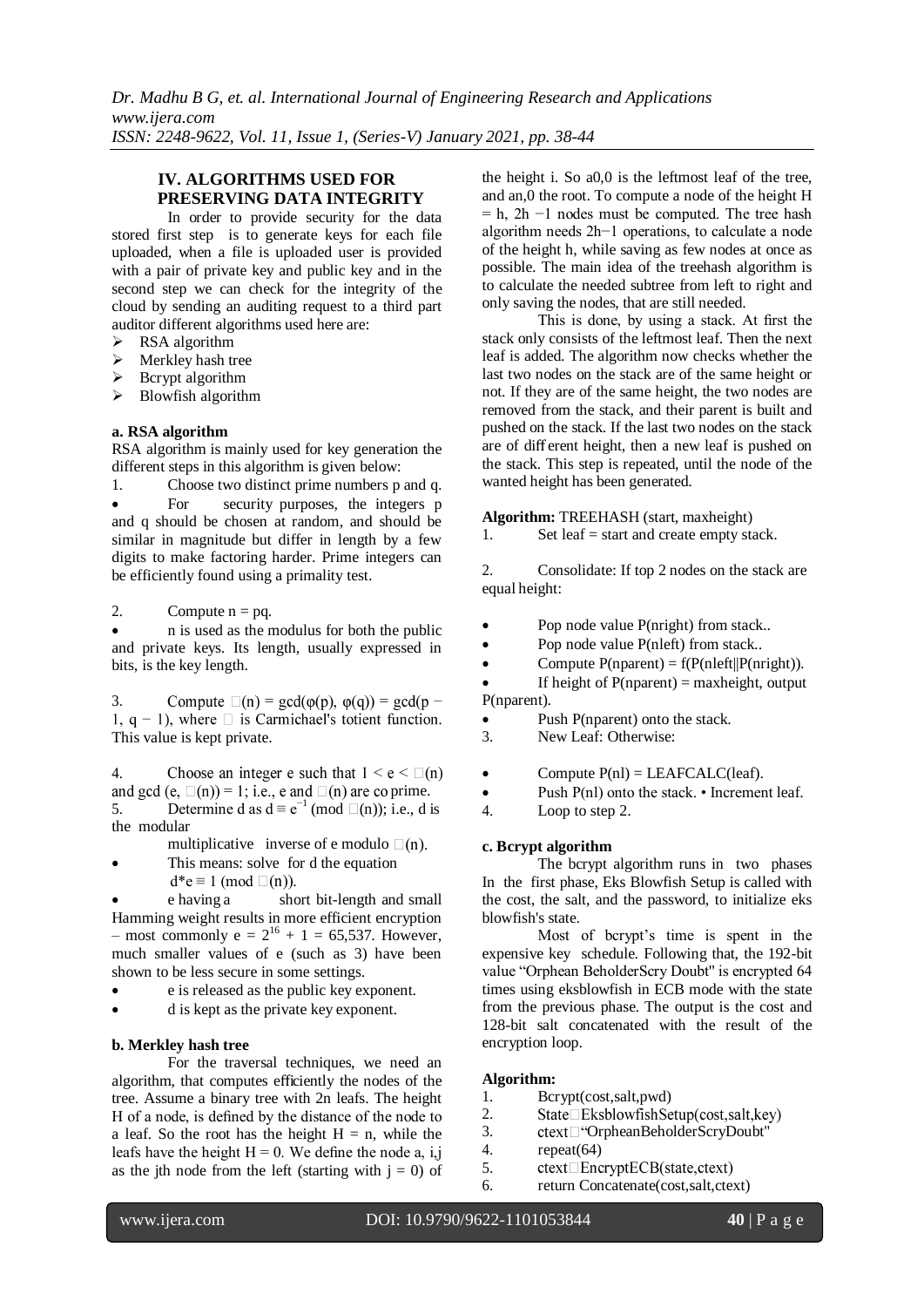*Dr. Madhu B G, et. al. International Journal of Engineering Research and Applications www.ijera.com*

*ISSN: 2248-9622, Vol. 11, Issue 1, (Series-V) January 2021, pp. 38-44*

# **d. Blowfish**

Blowfish is a variable-length, a new secret-key block cipher. It is a Fiestal network, iterating a simple encryption function 16 times. Its main features are:

- Block cipher: 64-bit block.
- Variable key length: 32 bits to 488 bits.
- Much faster than IDEA and DES.
- Unpatented and royalty free.
- No license required

# **Subkeys:**

Blowfish uses a large number of sub keys. These keys must be precomputed before any data encryption or decryption.

1. The P-array consists of 18 32-bit sub keys:

P1, P2,..., P18.

2. There are four 32-bit S-boxes with 256 entries each: S1,0, S1,1,..., S1,255; S2,0, S2,1,..,, S2,255; S3,0, S3,1,..., S3,255; S4,0, S4,1,..,, S4,255.

#### **Flowchart for privacy preserving model**

Flowcharts represents the steps in which the model works and this model has two different flowcharts for users and auditor.

In fig 3 user description flow chart is explained at first the user login or register into the cloud once the credentials are met they can upload the file or download the file or request the auditor for integrity check of the file.



**Figure 3: User description flowchart for Privacy Preserving Model**



# **Privacy Preserving Model**

Fig 4. describes the auditor flow chart at first the auditor login into the cloud and validate all the requests and give the result whether the file is secure or compromised.

# **V. EXPERIMENTAL RESULTS**

In this section we discuss the results obtained from the simulation of web service discovery process. The Figure 5 shows the login page of the Efficient Privacy Preserving Integrity Checking Model. Login page gives the interface for User and Auditor to login into the system by providing username and password.

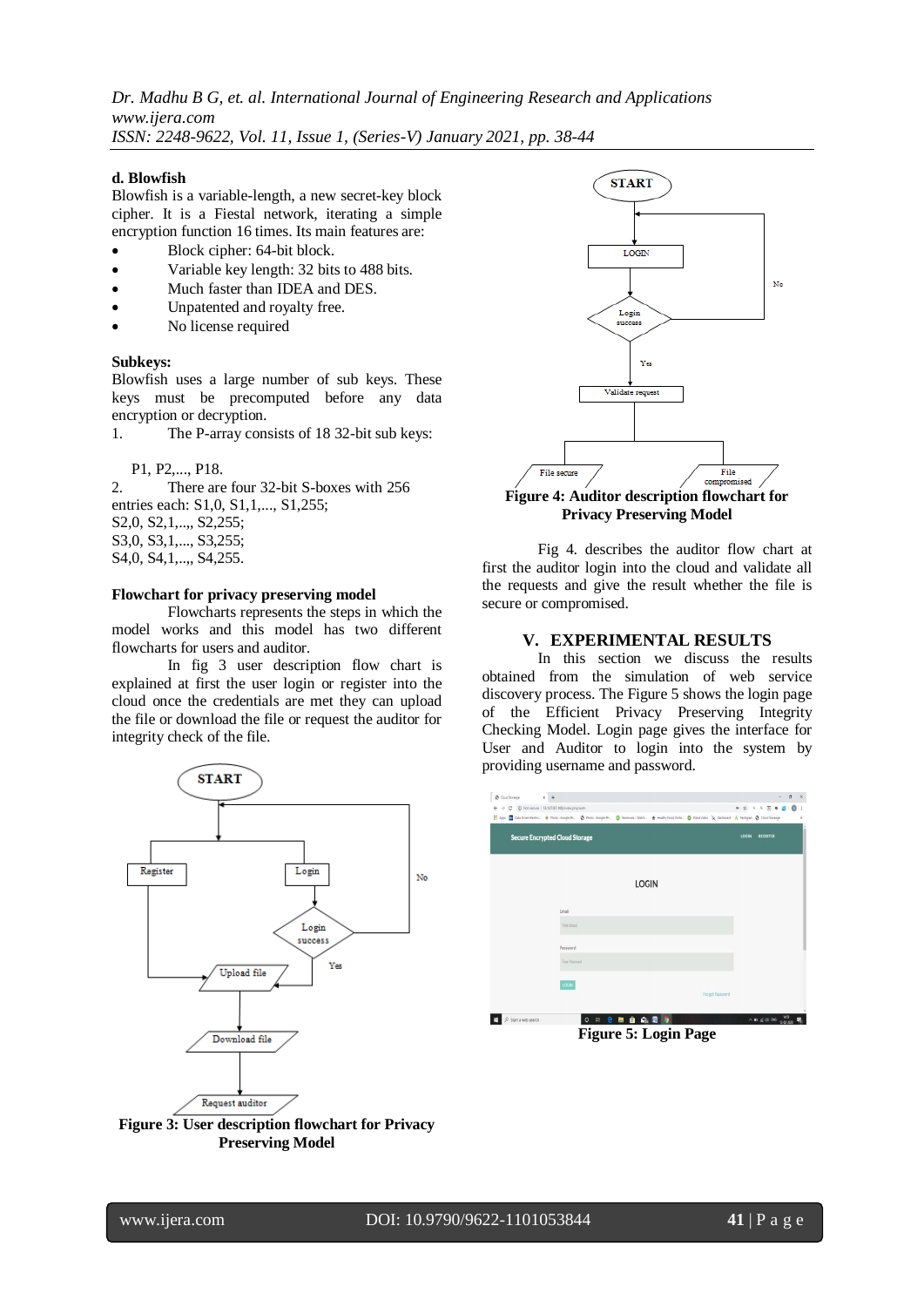*Dr. Madhu B G, et. al. International Journal of Engineering Research and Applications www.ijera.com*

*ISSN: 2248-9622, Vol. 11, Issue 1, (Series-V) January 2021, pp. 38-44*



Figure 6. depicts successful login into the system of user module. When the username and password is correct the users get OTP for the registered phone number.

| M Inbox (6.573) - supriyesk1998@ x @ Cloud Stoneage                                         | $x +$                                                                                                                                                              |     |                     |                 |            |                                              | $\sigma$ | $\times$ |
|---------------------------------------------------------------------------------------------|--------------------------------------------------------------------------------------------------------------------------------------------------------------------|-----|---------------------|-----------------|------------|----------------------------------------------|----------|----------|
| C © Not secure   13.127.87.100/index.php/acth<br>55<br>$\leftrightarrow$<br><b>ETT</b> Apps | Tota Diver Electic. & Photo - Societ Ph. @ Photo - Scople Ph. . @ Yearsvist - Wach. . @ Healthy Food Polic. . @ Prime Video > > Cashboard A Methods @ Coud Storage |     |                     |                 | 4 ☆<br>$Q$ | $\alpha$<br>厕<br>$\mathbf{a}$<br>٠           |          | a<br>×   |
|                                                                                             | <b>Secure Encrypted Cloud Storage</b>                                                                                                                              |     |                     |                 | LOGIN      | <b>REGISTER</b>                              |          |          |
|                                                                                             |                                                                                                                                                                    |     | <b>LOGIN</b>        |                 |            |                                              |          |          |
|                                                                                             | Frnall<br>Your Frant                                                                                                                                               |     | Invalid credentials |                 |            |                                              |          |          |
|                                                                                             | Password<br>Your Password                                                                                                                                          |     |                     |                 |            |                                              |          |          |
|                                                                                             | LOCAN                                                                                                                                                              |     |                     | Forgot Password |            |                                              |          |          |
| Type here to search<br>ö                                                                    | 법<br>$\circ$                                                                                                                                                       | e m | 自 配 回 9             |                 |            | $\sim$ 80 di 46 066 $\frac{2227}{3600,2000}$ |          | 喘        |

**Figure 7: Login Unsuccessful**

Figure 7 shows unsuccessful user login. This happens when username and password are in correct.

Figure 8 depicts the registration form for the new users. In which the user must provide the credentials.





**Figure 9: File Manager**

Figure 9. shows the file manager. This page shows all the activities that can be performed by the user.

| @ Coud Storesce                                                                         | $x +$                                                                                                                                                             |                                       |                                                                             |                               |        |                      |   |              |                                |                                                | $\sigma$ |
|-----------------------------------------------------------------------------------------|-------------------------------------------------------------------------------------------------------------------------------------------------------------------|---------------------------------------|-----------------------------------------------------------------------------|-------------------------------|--------|----------------------|---|--------------|--------------------------------|------------------------------------------------|----------|
| $\rightarrow$ C $\Delta$ Not secure   13.127.87.100/index.php/dashboard<br>$\leftarrow$ |                                                                                                                                                                   |                                       |                                                                             |                               |        |                      | a | $\mathbf{Q}$ | $\mathbb{Q}$<br>$\overline{v}$ |                                                |          |
| Apps                                                                                    | Tota Diver Detroit, J. Picto - Google Rt., @ Picto - Google Rt., @ Wampvies - Watch., @ Healthy Food Picks., @ Final Video > Davidoped A Festigad @ Cloud Storage |                                       |                                                                             |                               |        |                      |   |              |                                |                                                |          |
|                                                                                         |                                                                                                                                                                   | <b>Secure Encrypted Cloud Storage</b> |                                                                             |                               |        | ACTIVITY LOG LOGOUT  |   |              |                                |                                                |          |
|                                                                                         |                                                                                                                                                                   |                                       | <b>FILE MANAGER</b>                                                         |                               |        |                      |   |              |                                |                                                |          |
| <b>AddiTes</b><br>Choose File I efficient duty storage mexitizing                       |                                                                                                                                                                   | w.                                    |                                                                             |                               |        |                      |   |              |                                |                                                |          |
| File-Name                                                                               | Fle Type                                                                                                                                                          | Uphashed On                           |                                                                             | <b>Fevole</b>                 | Delste | <b>Request Audit</b> |   |              | Download                       |                                                |          |
|                                                                                         |                                                                                                                                                                   |                                       | $\begin{array}{lcl} \bullet\bullet\bullet\bullet\bullet\bullet \end{array}$ | grew interferences Coal David |        |                      |   |              |                                |                                                |          |
|                                                                                         |                                                                                                                                                                   |                                       |                                                                             |                               |        |                      |   |              |                                |                                                |          |
| Start a web search                                                                      |                                                                                                                                                                   | e<br>斷<br>$\circ$                     | 日自命回り                                                                       |                               |        |                      |   |              |                                | $\sim$ 30 at 40 1945 $\frac{150^9}{1140,2000}$ | Δ.       |
|                                                                                         |                                                                                                                                                                   |                                       | Figure 10: File upload                                                      |                               |        |                      |   |              |                                |                                                |          |

Figure 10. shows the File upload option for the user. User has to select a particular file that must be uploaded to the cloud.

Figure 11. shows the Download feature provided to the users. Here the user can download the selected file by providing the perfect private and public keys which are downloaded when the file is uploaded.



**Figure 11: Download File Successful**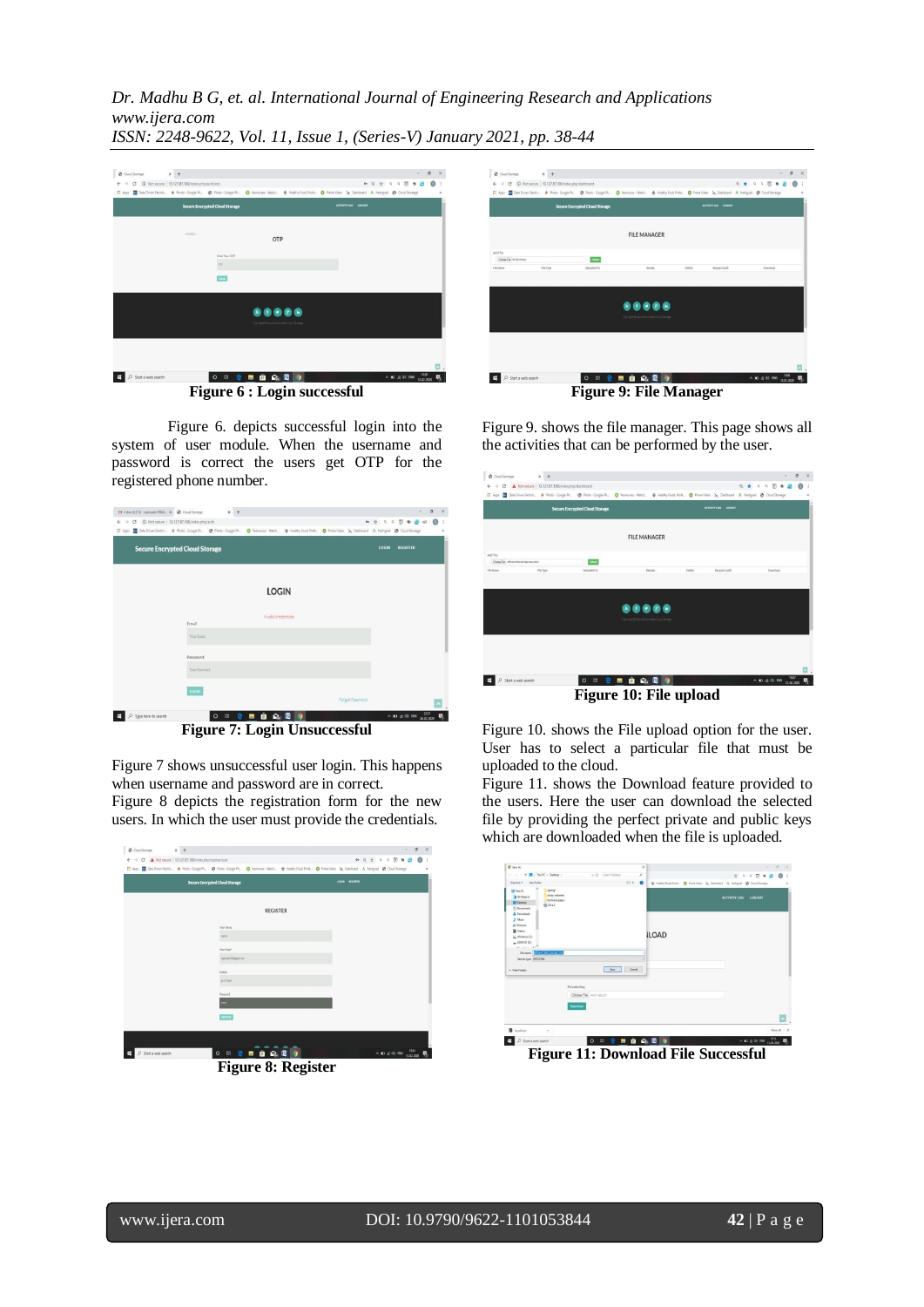*Dr. Madhu B G, et. al. International Journal of Engineering Research and Applications www.ijera.com*

*ISSN: 2248-9622, Vol. 11, Issue 1, (Series-V) January 2021, pp. 38-44*



**Figure 12: Delete File**

Figure 12 shows the delete feature of the application. Here user can delete any selected file from the cloud. This leads to permanent deletion of the file and cannot be restored.



Figure 13 shows the revoke key feature of the application. The user can use this feature to revoke the private and public keys for a particular file. This enhances the security of the file in the cloud.

| $x +$<br>@ Coud Storesge                                                               |                                                                                                                                                                                                      |                                                                                                                                                                  | $\times$<br>ä                                        |
|----------------------------------------------------------------------------------------|------------------------------------------------------------------------------------------------------------------------------------------------------------------------------------------------------|------------------------------------------------------------------------------------------------------------------------------------------------------------------|------------------------------------------------------|
| 13.127.87.100/index.php/dashboard/pendingrequest<br>×<br>G.<br>$\leftarrow$<br>HI Apps |                                                                                                                                                                                                      | Tota Diver Electric. . (A Prime Coople Pt., @ Prime Coople Pt., @ Wamavies Wach., @ Healthy Food Public. @ Frime Video > > Cashboard A Neshingto @ Cloud Screege | ÷.<br>a                                              |
| <b>Secure Encrypted Cloud Storage</b>                                                  |                                                                                                                                                                                                      |                                                                                                                                                                  | LOCOUT<br><b>ACTIVITY LOG</b>                        |
| lab1.bt                                                                                | Sanjara                                                                                                                                                                                              | Request Validated                                                                                                                                                | File is Compromised                                  |
| lab2.bz                                                                                | Sanjana                                                                                                                                                                                              | Request Validated                                                                                                                                                | File is Secured                                      |
| lab3 tat                                                                               | Sarjara                                                                                                                                                                                              | Request Validated                                                                                                                                                | File is Compromised                                  |
| Affas                                                                                  | Sarjana.                                                                                                                                                                                             | Request Validated                                                                                                                                                | File is Compromised                                  |
| efficient_data_storage_new2.docx                                                       | Thrupthi                                                                                                                                                                                             | Request Validated                                                                                                                                                | File is Secured                                      |
|                                                                                        | $\begin{array}{c} \textcircled{\small{A}} \textcircled{\small{B}} \textcircled{\small{B}} \textcircled{\small{B}} \textcircled{\small{B}} \end{array}$<br>Copyright @ Secure Encrypted Cloud Storage |                                                                                                                                                                  |                                                      |
| keys46.sp<br>$\lambda$                                                                 |                                                                                                                                                                                                      |                                                                                                                                                                  |                                                      |
|                                                                                        |                                                                                                                                                                                                      |                                                                                                                                                                  | Show all<br>$\mathbf{x}$                             |
| O Start a web search                                                                   | Ħ<br>ົ<br>m<br>6.<br>門                                                                                                                                                                               | ۰<br>ø                                                                                                                                                           | 15:70<br>$\wedge$ 30 $\pm$ 40 ING<br>喝<br>13.00.0020 |

**Figure 14: File manager for auditor**

Figure 14 shows the file manager page of the auditor. When the user sends a validation request for the auditor. The request is shown in this page and this request is validated by the auditor. If the file is secured the file secured message is displayed. In case

of hacking then file compromised message is displayed.

| @ Coud Storeage<br>$x +$                                                                             |                                                                                                                                                                            | $\sigma$<br>$\overline{\phantom{a}}$ |
|------------------------------------------------------------------------------------------------------|----------------------------------------------------------------------------------------------------------------------------------------------------------------------------|--------------------------------------|
| $\rightarrow$ $C$ $\odot$ Not secure   13.127.87.100/index.php/dashboard/activitylog<br>$\leftarrow$ |                                                                                                                                                                            | $Q = Q$<br>$\mathbb{Q}$<br>$\pi$     |
|                                                                                                      | E Apps E Data Diver Electric. & Photo - Goode Ph., @ Photo - Google Ph., @ Yeomoves - Waldk., Pealthy Food Polity. @ Pierre Video De Databased A. PrePared @ Cloud Screene |                                      |
| <b>Secure Encrypted Cloud Storage</b>                                                                |                                                                                                                                                                            | <b>ACTIVITY LOG</b><br>LOGOUT        |
|                                                                                                      | <b>ACTIVITY LOG</b>                                                                                                                                                        |                                      |
|                                                                                                      |                                                                                                                                                                            |                                      |
| Activity                                                                                             | Date Time                                                                                                                                                                  | IP Address                           |
|                                                                                                      | 02-13-2020 15:16:19                                                                                                                                                        | 157.45.192.29                        |
| User login successfully<br>User login successfully                                                   | 02-13-2020 15:20:03                                                                                                                                                        | 157,45,229,244                       |
|                                                                                                      |                                                                                                                                                                            |                                      |
|                                                                                                      |                                                                                                                                                                            |                                      |
|                                                                                                      | <b>AA</b>                                                                                                                                                                  |                                      |

**Figure 15: Activity log for auditor**

Figure 15 shows the activity log page of the auditor. This page keeps track of all the activities performed by the auditor and also the IP address from which he has logged in.

# **VI. CONCLUSION**

we present an extensive survey on data auditing and security in distributed computing. With data storage and shared data, auditor performs efficient auditing with group user revocation. Existing mechanisms provide efficient integrity auditing of shared data, user revocation and supports batch auditing. Mechanisms need to be implemented to reduce the overhead introduced by a huge number of customers in the cluster. In public auditing for collaborative information, the auditor performs efficient auditing and also preserves confidentiality of the shared information saved in cloud. The schemes preserve the privacy of the identity of the customer and supports batch auditing.

# **REFERENCES**

- [1]. P.Mell and T.Grance, "The NIST Definition of Cloud Computing", NIST Special Publication - 800145, 2011[;](http://csrc.nist.gov/publication/nistpubs/800-145) [http://csrc.nist.gov/publication/nistpubs/800-](http://csrc.nist.gov/publication/nistpubs/800-145) [145.](http://csrc.nist.gov/publication/nistpubs/800-145)
- [2]. M.Lillibridge, S.Elnikety, A.Birrell, M.Burrows and M.Isard, "A Cooperative Internet Backup Scheme," proc. USENIX Ann.Technical Conf., pp.29-41, 2003.
- [3]. Yong.Yu, Lei Niu, Guomin Yang, Yi Mu, Willy Susilo, "On the security of auditing mechanisms for secure cloud storage", Future Generation Computer Systems 30(2014), 127- 132.
- [4]. Lee Cheng-Chi, Lai Yan-Ming, Hsiao Chin-Sung, Cryptanalysis of a simple key assignment for access control based on polynomial. J Inf Secur Appl 2013; 18(4):215- 8.